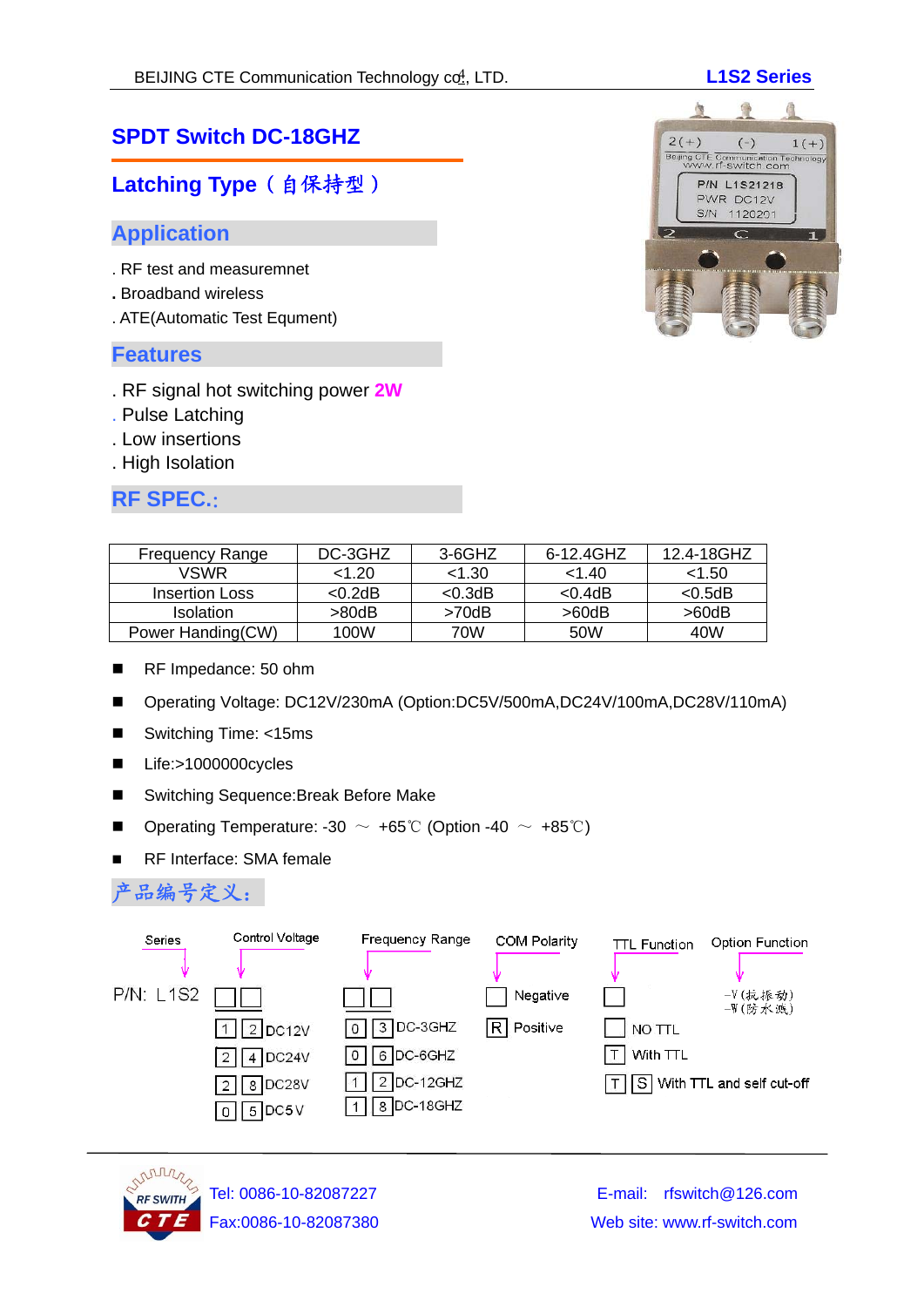## 产品编号示例:

L1S21203 (SPDT Latching Type/DC12V/DC-3GHZ/电压控制公共端为负极)

L1S21203R (SPDT Latching Type/DC12V/DC-3GHZ/电压控制公共端为正极)

L1S22403T (SPDT Latching Type/DC24V/DC-3GHZ/带 TTL 控制)

L1S22403TS (SPDT Latching Type/DC24V/DC-3GHZ/带 TTL 控制/带内部自关断电路功能)

L1S22412-V (SPDT Latching Type/DC24V/DC-12.4GHZ/抗振动)

L1S22403T-V-W (SPDT Latching Type/DC24V/DC-3GHZ/带 TTL 控制/抗振动/防水溅)

说明:

1)只有电压控制型产品,公共端才有正极、负极定义

- 2)自关断功能:只有带 TTL 控制时才具备自关断功能,RF 开关切换到位后,内部自 关断电路启动,开关线圈不再耗电
- 3)防水溅型功能产品外形尺寸与通用产品有差异

## **Outline Drawing & Schemtic**





| SMA female | Control Voltage   RF C-1   RF C-2 |     |     |
|------------|-----------------------------------|-----|-----|
|            | $C1=V$ . $C2=0V$                  | ON  | NFF |
|            | $C1=0V$ . $C2=V$                  | ∩⊏⊑ |     |



Tel: 0086-10-82087227 E-mail: rfswitch@126.com Fax:0086-10-82087380 Web site: www.rf-switch.com